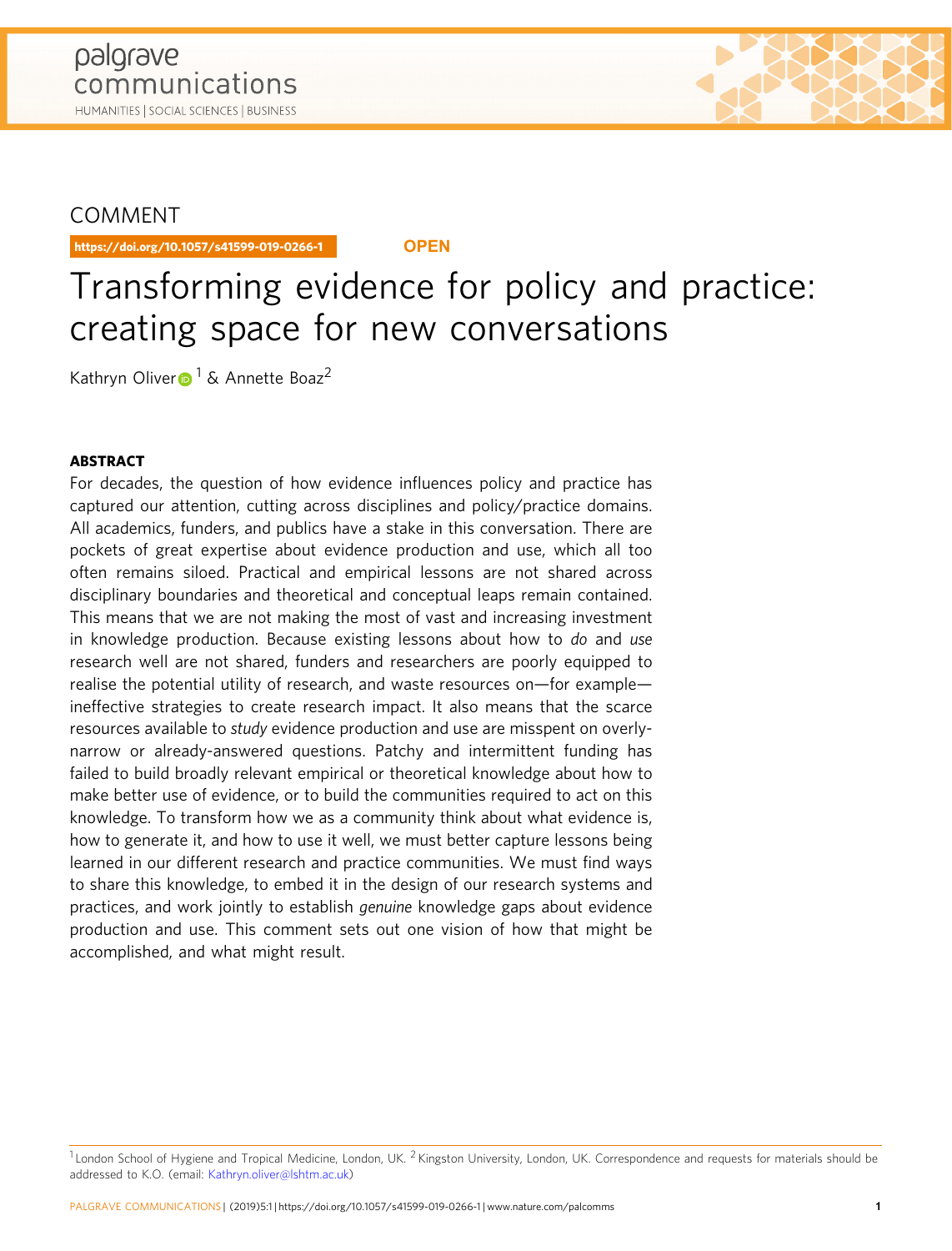#### Are we investing wisely in research for society?

For the investing wisely in research for society.<br>The different different conservations between research funders, users,<br>and producers have focused on different aspects of what<br>evidence is, the roles it plays in policy and or decades, conversations between research funders, users, and producers have focused on different aspects of what evidence is, the roles it plays in policy and practice, and the Most researchers feel unequivocally that 'more research' is always better—and funders and governments seem to agree (Sarewitz, [2018\)](#page-8-0). Governments are increasingly using investments explicitly to help create the evidence base for better decision-making. For example, funding has been explicitly focused on the United Nation's Sustainable Development Goals (UKRI-UNDP, [2018](#page-8-0)). The UK government has made several targeted investments, including the £1.5 billion Global Challenges Research Fund to address substantive social problems, (Gov. UK, [2016;](#page-7-0) UKRI, [2017\)](#page-8-0), and in health, the thirteen (up from nine) Collaborations for Leadership in Applied Health Research and Care, which received £232 million 2008–2019 (NIHR, [2009](#page-7-0)). This investment looks set to continue with a further £150 million allocated to the Applied Research Collaborations (NIHR, [2018](#page-7-0)). In the US, the Trump administration recently signed into law \$176.8 billion for research and development, of which \$543 million is specifically for translational health research (Science, [2018\)](#page-8-0). These funds are made available to researchers with an effective proviso that the research is targeted towards questions of direct interest to policymakers and practitioners.

There has also been an increase in the infrastructure governments provide, such as scientific advisory posts and professionals (Doubleday and Wilsdon, [2012](#page-6-0); Gluckman, [2014](#page-6-0)), and a range of secondments and fellowship opportunities designed to 'solve' the problem of limited academic-policy engagement (Cairney and Oliver, [2018\)](#page-6-0). The UK Government recently asked departments to produce research priority areas (Areas of Research Interest (ARIs)), to guide future academic-policy collaboration (Nurse, [2015\)](#page-7-0). Yet, there has been almost no evaluation of these activities. There is limited evidence about how to build the infrastructure to use evidence in impactful ways and limited evidence about the impact of this investment (Kislov et al., [2018\)](#page-7-0). We simply do not know whether the growth of funding, infrastructure, or initiatives has actually improved research quality, or led to improvements for populations, practice or policy.

Thus, despite our ever-growing knowledge about our world, physical and social, it is not easy to find answers to the challenges facing us and our governments. Spending ever-increasing amounts on producing research evidence is not likely to help, if we do not understand how to make the most of these investments. Discussions about wastage within the research system often focus on valid concerns about reproducibility and quality (Bishop, [2019\)](#page-6-0), but until we also understand the broader political and societal pressure shaping what evidence is produced and how, we will not be able to reduce this waste (Sarewitz, [2018](#page-8-0)). In short, our research systems are not guided by current theory about what types of knowledge are most valuable to help address societal problems, or how to produce useful evidence, or how to use this knowledge in policy and practice setting.

#### Who knows about how to improve evidence production and use?

Fortunately, even if under-used, there is a significant body of academic and practical knowledge about how evidence is produced and used. Several disciplines take the question of evidence production and use as a core concern, and this inherently transdisciplinary space has become populated by research evidence from different academic and professional traditions, jurisdictions and contexts.

Much of the funded research into knowledge production and use has been conducted in health and health care, and other

applied disciplines. Although there are perennial inquiries about the 'best' research methods which should inform policy and practice (Haynes et al., [2016\)](#page-7-0), this field has offered some very practical insights, from identifying factors which influence evidence use (Innvaer et al., [2002](#page-7-0); Oliver et al., [2014;](#page-7-0) Orton et al., [2011\)](#page-7-0), to identifying types of evidence used in different contexts (Dobrow et al., [2004](#page-6-0); Oliver and de Vocht, [2015;](#page-7-0) Whitehead et al., [2004\)](#page-8-0). Researchers have explored strategies to increase evidence use (Dobbins et al., [2009](#page-6-0); Haynes et al., [2012](#page-7-0); Lavis et al., [2003](#page-7-0)), and developed structures to support knowledge production and use—in the UK, see, for example, the What Works Centres, Policy Research Units, Health Research Networks and so forth (Ferlie, [2019;](#page-6-0) Gough et al., [2018\)](#page-7-0). Similar examples can be found in the US (Tseng et al., [2018;](#page-8-0) Nutley and Tseng, [2014](#page-8-0)) and the Netherlands (Wehrens et al., [2010](#page-8-0)). Alongside these practical tools, critical research has helped us to understand the importance of diverse evidence bases (e.g., Brett et al., [2014;](#page-6-0) Goodyear-Smith et al., [2015](#page-7-0)), of including patients and stakeholders in decision-making (Boaz et al., [2016;](#page-6-0) Liabo and Stewart, [2012\)](#page-7-0), and to contextualise the drive for increased impact outcomes (Boaz et al., [2019](#page-6-0); Locock and Boaz, [2004;](#page-7-0) Nutley et al., [2000\)](#page-7-0).

The social sciences have provided research methods to investigate the various interfaces between different disciplines and their potential audiences. Acknowledging insights from philosophy, critical theory and many other field (see, e.g., Douglas, [2009](#page-6-0)), we highlight two particular perspectives. Firstly, policy studies has helped us to understand the processes of decision-making and the (political) role of evidence within it (Dye, [1975](#page-6-0); Lindblom, [1990;](#page-7-0) Weiss, [1979](#page-8-0)). A subfield of 'the politics of evidence-based policymaking' has grown up, using an explicitly political-science lens to examine questions of evidence production and use (Cairney, [2016b](#page-6-0); Hawkins and Ettelt, [2018;](#page-7-0) Parkhurst, [2017\)](#page-8-0). Political scientists have commented on the ways in which political debate has been leveraged by scientific knowledge, with particular focuses on social justice, and the uses of evidence to support racist and sexist oppression (Chrisler, [2015;](#page-6-0) Emejulu, [2018;](#page-6-0) Lopez and Gadsden, [2018;](#page-7-0) Malbon et al., [2018](#page-7-0); Scott, [2011\)](#page-8-0).

Secondly, the field of Science and Technology studies (STS) treats the practice and purpose science itself as an object of study. Drawing on philosophies of science and sociologies of knowledge and practice, early theorists described science as an esoteric activity creating knowledge through waves of experimentation (Kuhn, [1970](#page-7-0); Popper, [1963](#page-8-0)). This was heavily critiqued by social constructivists, who argue that all knowledge was inherently bound to cultural context and practices (Berger and Luckmann, [1966;](#page-6-0) Collins and Evans, [2002](#page-6-0); Funtowicz and Ravetz, [1993](#page-6-0)). Although some took this to mean that science was just another way of interpreting reality of equal status with other belief systems, most see these insights as demonstrating the importance of understanding the social context within which scientific practices and objects were conducted and described (Latour and Woolgar, [2013;](#page-7-0) Shapin, [1995](#page-8-0)). Similarly, Wynne showed how social and cultural factors determine what we consider 'good' evidence or expertise (Wynne, [1992\)](#page-8-0). More recently, scholars have focused on how science and expertise is politicised through funding and assessment environments (Hartley et al., [2017;](#page-7-0) Jasanoff, [2005;](#page-7-0) Jasanoff and Polsby, [1991;](#page-7-0) Prainsack, [2018](#page-8-0)), the cultures and practices of research (Fransman, [2018](#page-6-0); Hartley, [2016\)](#page-7-0), through the modes of communication with audiences, and on the role for scientific advice around emerging technologies and challenges (Lee et al., [2005](#page-7-0); Owen et al., [2012;](#page-7-0) Pearce et al., [2018;](#page-8-0) Smallman, [2018;](#page-8-0) Stilgoe et al., [2013](#page-8-0)).

#### Are we acting on these lessons?

However, funders and researchers rarely draw on the learning from these different fields; nor is learning shared between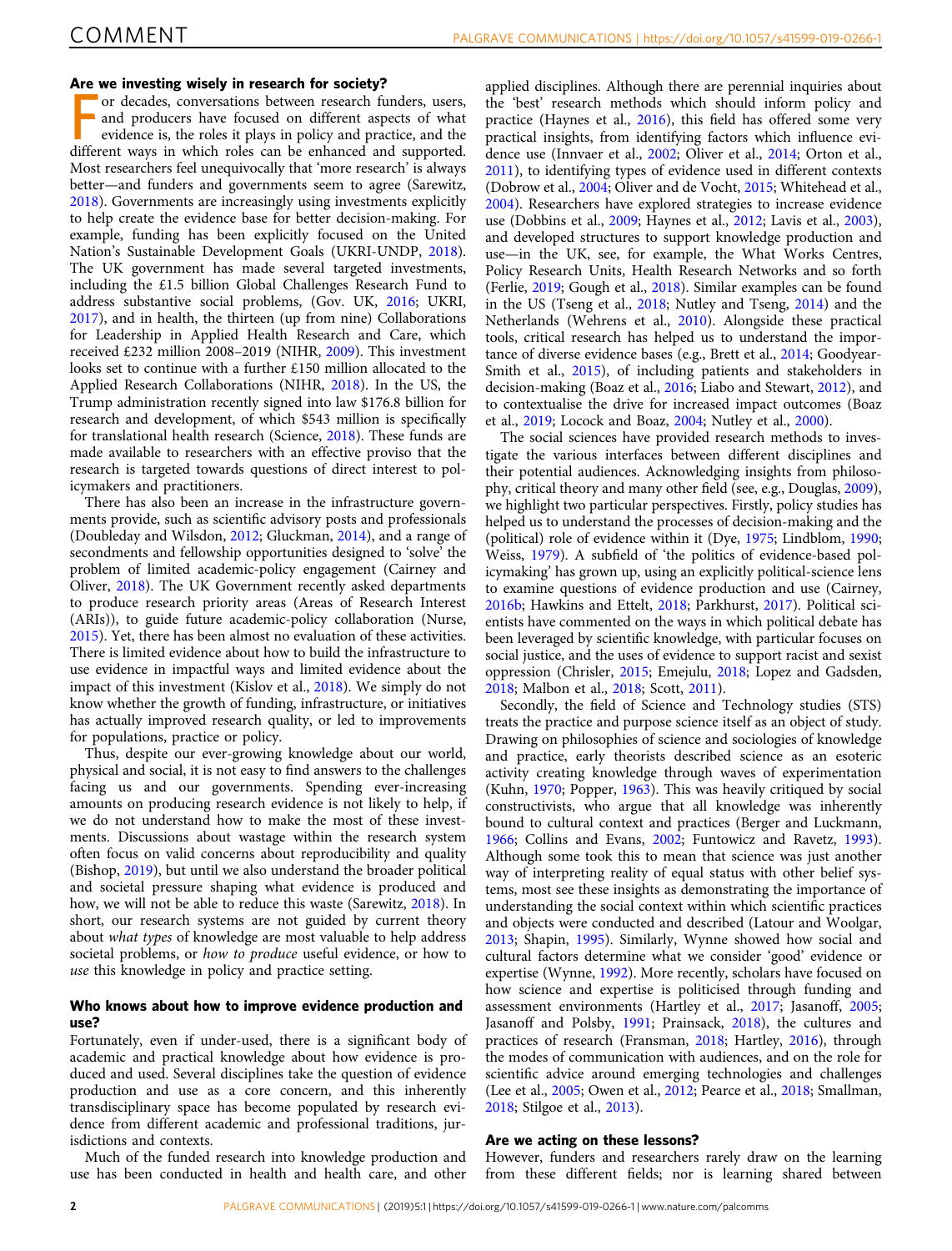disciplines and professions (Oliver and Boaz, [2018\)](#page-7-0). Thus, we have sociologists of knowledge producing helpful theory about the complex and messy nature of decision-making and the political nature of knowledge (e.g., Lancaster, [2014](#page-7-0)); but this is not drawn on by designers of research partnerships or evaluators of research impact (Chapman et al., [2015;](#page-6-0) Reed and Evely, [2016;](#page-8-0) Ward, [2017](#page-8-0)). This leaves individual researchers with the imperative to do high quality research and to demonstrate impact, but with little useful advice about how as individuals or institutions they might achieve or measure impact (Oliver and Cairney, [2019\)](#page-7-0), leading to enormous frustration, duplicated and wasted effort. Even more damagingly, researchers produce poor policy recommendations, or naively engage in political debates with no thought about the possible costs and consequences for themselves, the wider sector, or publics.

We recognise that engaging meaningfully with literatures from multiple disciplines is too challenging a labour for many. The personal and institutional investment required to engage with the practical and scholarly knowledge about evidence production and use is—on top of other duties—beyond most of us. Generating consensus about the main lessons is itself challenging, although initial attempts have been made (Oliver and Pearce, [2017\)](#page-7-0). Across the diverse literature on evidence use, terms are defined and mobilised differently. Working out what the terms are implying and what is at stake in the alternative mobilisation of these terms is a huge task. Many researchers are only briefly able to enter this broader debate, through tacked-on projects attached to larger grants. There is no obvious career pathway for those who want to remain at this higher level. There are simply too many threads pulling researchers and practitioners back into their 'home' disciplines and domains, which prevents people undertaking the labour of learning the key lessons from multiple fields.

Yet the history of research in this area, scattered and patchy though it is, shows us how necessary this labour is if useful, meaningful research is to be done and used (DuMont, [2019\)](#page-6-0). Too much time and energy has been spent investigating questions which have been long-since answered—such as whether RCTs should be used to investigate policy issues, whether we need a pluralistic approach to research design; whether to invest in relationships as well as data production. But governments and universities have also failed to create environments where knowledge producers are welcome and useful in decision-making environments; where their own staff feel able to freely discuss and experiment with ideas; and universities consistently fail to reward or support those who want to create social change or work at the interfaces between knowledge production and use.

This failure to draw together key lessons also means that the scarce resources allocated to the study of evidence production and use have been misspent. There has been no sustained interdisciplinary funding for empirical research studies into evidence production and use in the UK, and in the US only over the last 15 years (DuMont, [2019\)](#page-6-0). This has led to a dearth of shared empirical and theoretical evidence, but also a lack of community, which has had a detrimental effect on the scholarship in this space. All too often, research funding goes towards alreadyanswered questions (such as whether bibliometrics are a good way to capture impact). We must ensure that new research on evidence production and use addresses genuine gaps. That can only be done by making existing knowledge more widely available and working together to generate collaborative research agendas.

An unfortunate side-effect of this lack of community is that many who enter it do so with the sense that it is a new, 'emerging' field, which will generate silver-bullet solutions for researchers and funders. Because it is new to them, researchers feel it must be new to all—not realising that their own journey has been

undertaken by many others before them. For instance, there are many initiatives which claim to be 'newly addressing' the problem of 'evidence use', 'research on research', the 'science of science', 'meta-science', or some other variant. Whether they explore the allocation and impact of research funding and evaluation, the infrastructure of policy research units or the practice of collaborative research, they all make vital contributions. But to claim as many do that it is an 'emerging field' illustrates how easy it is, even with the best of intentions, to ignore existing expertise on the production and use of evidence. We must better articulate the difference between these pieces of the puzzle, and the difference those differences make. Too many are claiming that their piece provides the whole picture. In turn, funders feel they have done their part by funding this small piece of research, but remain ignorant of the existing knowledge, and indeed of the real gaps.

Research on evidence production and use is often therefore not as useful as it should be. Failing to draw on existing literature, the solutions proposed by most commentators on the evidence-policy/practice 'gap' often do not take into account the realities of complex and messy decision-making, or the contested and political nature of knowledge construction—leading to a situation where an author synthesising lessons from across the field can end up sharing a set of normative statements that might imply that there has been no conceptual leap in 20 years (see e.g., French, [2018](#page-6-0); Gamoran, [2018\)](#page-6-0).

#### Evidence and policy/practice studies: our tasks

There are therefore two key tasks for those primarily engaged in researching and teaching evidence production and use for policy and practice, which are to (1) identify and share key lessons more effectively and (2) to build a community enabling transdisciplinary evidence to be produced and used, which addresses real gaps in the evidence base and helps decision-makers transform society for the better. We close with some suggestions about possible steps we can take towards these goals.

Firstly, we must better communicate our key lessons. We would like to help people articulate the hard-won, often disciplinary-specific lessons from their own work for others—and to work with partners to embed them into the design, practice and evaluation of research. For instance, critical perspectives on power can describe the lines of authority and the institutional governance surrounding decision-making (Bachrach and Baratz, [1962;](#page-6-0) Crenson, [1971](#page-6-0); Debnam, [1975\)](#page-6-0); the interpersonal dynamics which determine everything from the credibility of evidence to the placement of topics on policy agendas (Oliver and Faul, [2018;](#page-7-0) Tchilingirian, [2018;](#page-8-0) White, [2008\)](#page-8-0); to the practice of research itself, and the ways in which assumed and enacted power leads to the favouring of certain methodologies and narratives (Hall and Tandon, [2017;](#page-7-0) Pearce and Raman, [2014](#page-8-0)). How might this translate into infrastructure and funding to support equitable research partnerships (Fransman et al., [2018](#page-6-0))? What other shared theory and practical insights might help us transform how we do and use research?

Secondly, we must generate research agendas collaboratively. In our view, the only way to avoid squandering resources on ineffective research on research is to work together to share emerging ideas, and to produce genuinely transdisciplinary questions. We made a start on this task at recent meetings. A 2018 Nuffield Foundation-funded symposium brought together leading scholars, practitioners and policymakers, and funders, to share learning about evidence use and to identify key gaps. We followed this meeting with a broader discussion at the William T. Grant Use of Research Evidence meeting in March 2019 which has also contributed to our thinking.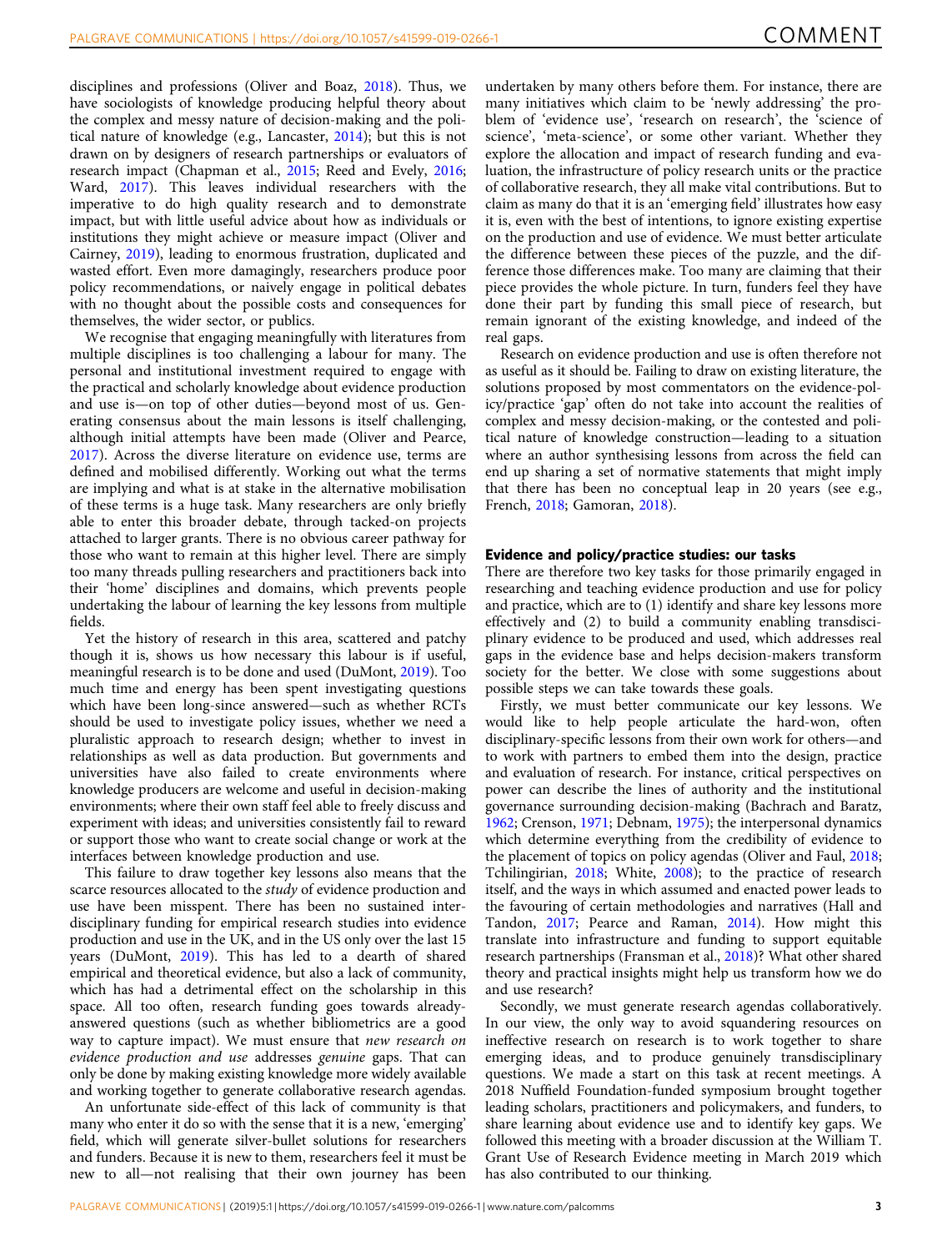|                                                          | <b>Research systems</b>                                                              | <b>Actors</b>                                                                                                         | <b>Processes</b>                                                                              | <b>Outcome and outputs</b>                                                                                                                  |
|----------------------------------------------------------|--------------------------------------------------------------------------------------|-----------------------------------------------------------------------------------------------------------------------|-----------------------------------------------------------------------------------------------|---------------------------------------------------------------------------------------------------------------------------------------------|
| Transforming evidence<br>production                      | Role of funders in shaping<br>evidence                                               | Role of civic society and non-<br>traditional researchers                                                             | Impact of coproduction and<br>stakeholder engagement and<br>member checks                     | Assessment of the value<br>and quality of research.                                                                                         |
|                                                          | Funding decisions and<br>flows, including guiding<br>research activity               | Sharing expertise                                                                                                     | Guiding research practices<br>and methods to produce<br>'better' knowledge                    | Impact of different modes of<br>knowledge production                                                                                        |
|                                                          | Research prioritisation<br>Impact of funding on<br>careers and knowledge             | Capacity and skills to identify<br>research questions and engage in<br>knowledge production                           |                                                                                               |                                                                                                                                             |
| Transforming evidence<br>translation and<br>mobilisation | Role of REF and quality<br>appraisal systems                                         | Roles of researchers and decision-<br>makers & other stakeholders in<br>disseminating research and<br>creating change | Assessing credibility                                                                         | Formats and tools                                                                                                                           |
|                                                          | Supporting careers,<br>particularly hybrid roles                                     | Advocacy & leadership                                                                                                 | Argumentation and rhetoric,<br>reasoning and sense-making                                     | Metrics and other measures<br>of impact                                                                                                     |
|                                                          | Fellowships, secondments,<br>and other exchanges<br>Open science and data<br>sharing | Boundary organisations and<br>intermediaries                                                                          | Strategies and interventions<br>to improve evidence use                                       | Consensus (scientific and<br>political)<br>New knowledge/ empirical<br>insights (relevant to<br>systems, actors, processes<br>and outcomes) |
| Transforming<br>decision-making                          | Access to knowledge:<br>physical, openness,<br>accessibility                         | Cultures of decision-making and<br>institutional evidence use                                                         | Credibility: importance of<br>evidence credibility for<br>decision-making and how<br>achieved | Evaluation of changes to<br>policy, practice, and<br>population outcomes                                                                    |
|                                                          | Role of professional<br>advisory systems and<br>individuals                          | Capacity to use evidence<br>Expertise: what is it, how it is<br>framed and employed                                   | Transparency and ethics                                                                       |                                                                                                                                             |

Table 1 Emerging research agenda for evidence use studies, with illustrative topics

We initiated the conversation with a Delphi exercise to identify key research questions prior to the meeting. We refined the list, and during the meeting we asked participants to prioritise these. This was a surprisingly challenging process, which revealed that even to reach common understanding about the meaning of a research question, let alone the importance, discussants had to wade through decades-worth of assumptions, biases, preferences, language nuances and habits.

Based on this analysis, we identify three main areas of work which are required to transform how we think about to create and use evidence (Table 1):

- 1. Transforming knowledge production
- 2. Transforming translation and mobilisation
- 3. Transforming decision-making

The topics below were selected to indicate the broad range of empirical and normative questions which need broader discussion, and are by no means definitive. Of course, much research on some topics has already been done, but we have included them because even if research already exists, it is not widely enough known to routinely inform research users, funders or practitioners about how to better produce or use evidence. We observe that much of the very limited funding to investigate evidence production and use has gone to either developing metrics (responsible or otherwise, Row 2 column 4) or tools to increase uptake (Row 2, column 4), to the relative neglect of everything else. There are significant gaps which can only be addressed jointly across disciplines and sectors, and we welcome debates, additions, and critiques about how to do this better.

#### A shared research agenda

As we note above, these topics are drawn from proposed questions and discussions by an interdisciplinary group of scholars, practitioners, funders and other stakeholders. It became clear during this process that many were unaware of relevant research which had already been undertaken under these headings. These topics reflect our own networks and knowledge of the field, so cannot be regarded as definitive. We need and welcome partnership with others working in this space to attempt to broaden the conversation as much as possible. We have selected a proportion of the selected topics to illustrate a number of points.

First, that no one discipline or researcher could possibly have the skills or knowledge to answer all of these questions. Interdisciplinary teams can be difficult to assemble, but clearly required. We need leadership in this space to help spot opportunities to foster interdisciplinary research and learning.

Second that all of these topics could be framed and addressed in multiple ways, and many have been. Many are discussed, but there is little consensus; or there is consensus within disciplines but not between them. Some topics have been funded and others have not. We feel there is an urgent need to identify where research investment is required, where conversations need to be supported, and where and how to draw out the value of existing knowledge. Again, we need leadership to help us generate collaborative research agendas.

Third, that while we all have our own interests, the overall picture is far more diverse, and that there is a need for all working in this area to clearly define what their contributions are in relation to the existing evidence and communities. A shared space to convene and learn from one another would help us all understand the huge and exciting space within which we are working.

Finally, this is an illustrative set of topics, and not an exhaustive one. We would not claim to be setting the definitive research agenda in this paper. Rather, we are setting out the need to learn from one another and to work together in the future. Below, we describe some examples of the type of initial discussions which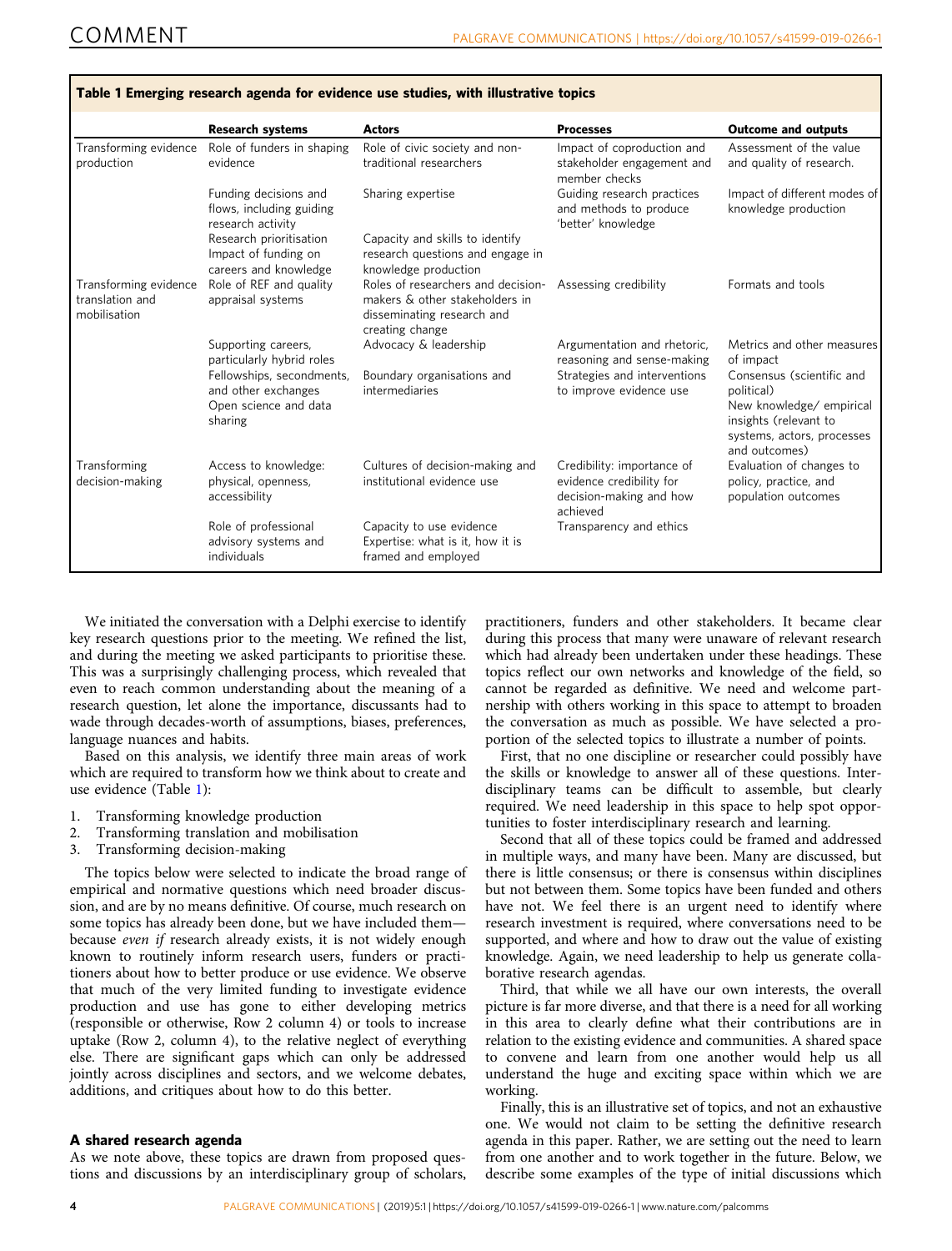might help us to move forward, using our three themes of knowledge production, knowledge mobilisation, and decisionmaking. We have cited relevant studies which set out research questions or provide insights. By doing so, we hope to demonstrate the breadth of disciplines and approaches which are being used to explore these questions; and the potential value of bringing these insights together.

Transforming knowledge production. Firstly, we must understand who is involved in shaping and producing the evidence base. Much has been written about the need to produce more robust, meaningful research which minimises research waste through improving quality and reporting (Chalmers et al., [2014;](#page-6-0) Glasziou and Chalmers, [2018;](#page-6-0) Ioannidis, [2005](#page-7-0)), and the infrastructure, funding and training which surround knowledge production and evaluation have attracted critical perspectives (Bayley and Phipps, [2017;](#page-6-0) Gonzalez Hernando and Williams, [2018;](#page-7-0) Katherine Smith and Stewart, [2017\)](#page-8-0). Current discourses around 'improving' research focus on making evidence more rigorous, certain, and relevant; but how are these terms interpreted locally in different policy and practice contexts? How are different forms of knowledge and evidence assessed, and how do these criteria shape the activities of researchers?

Enabling researchers to reflect on their own role in the 'knowledge economy'—that is, the production and services attached to knowledge-intensive activities (usually but not exclusively referring to technological innovation (Powell and Snellman, [2004](#page-8-0)))—requires engagement with this history.

This might mean asking questions about who is able to participate in the practice and evaluation of research. Who is able to ask and answer questions? What questions are asked and why? Who gets to influence research agendas? We know that there are barriers to participation in research for minority groups, and for many research users (Chrisler, [2015](#page-6-0); Duncan and Oliver, [2017;](#page-6-0) Scott et al., [2009](#page-8-0)). At a global level, how are research priorities set by, for example, international funders and philanthropists? How can we ensure that local and indigenous interests and priorities are not ignored by predominantly Western research practices? How are knowledge 'gaps' or areas of 'non-knowledge' constructed, and what are the power relationships underpinning that process (Nielsen and Sørensen, [2017](#page-7-0))? There are important questions about what it means to do ethical research in the global society, with honesty about normative stances and values (Callard and Fitzgerald [2015\)](#page-6-0), which apply to the practices we engage in as much as the substantive topics we focus on (Prainsack et al., [2010;](#page-8-0) Shefner et al., [2014](#page-8-0)).

It might also mean asking about how we do research. Many argue that research (particularly funded through responsivemode arrangements) progresses in an incremental way, with questions often driven by ease, rather than public need (Parkhurst, [2017](#page-8-0)). Is this the most efficient way to generate new knowledge? How does this compare with, for example, random research funding (Shepherd et al., [2018\)](#page-8-0)? Stakeholder engagement is said to be required for impact, yet we know it is costly and time-consuming (Oliver et al., [2019,](#page-7-0) [2019a\)](#page-7-0). How can universities and funders support researchers and users to work together long-term, with career progression and performance management untethered from simplistic (or perhaps any) metrics of impact? Is coproduced research truly more holistic, useful, and relevant? Or does inviting in different interests to deliberate on research findings, even processes, distort agendas and politicise research (Parkhurst and Abeysinghe, [2016\)](#page-8-0)? What are the costs and benefits to these different systems and practices? We know little about whether (and if so how well) each of these modes of evidence production leads to novel, useful, meaningful

knowledge; nor how these modes influence the practice or outputs of research.

Transforming evidence translation and mobilisation. Significant resources are put into increasing 'use' of evidence, through interventions (Boaz et al., [2011\)](#page-6-0) or research partnerships (Farrell et al., [2019;](#page-6-0) Tseng et al., [2018](#page-8-0)). Yet 'use' is not a straightforward concept. Using research well implies the existence of a diverse and robust evidence base; a range of pathways for evidence to reach decision-makers; both users and producers of knowledge having the capacity and willingness to engage in relationship-building and deliberation about policy and practice issues; research systems supporting individuals and teams to develop and share expertise.

More attention should be paid to how evidence is discussed, made sense of, negotiated and communicated—and the consequences of different approaches. This includes examining the roles of people involved in the funding of research, through to the ways in which decision-makers access and discuss evidence of different kinds. How can funders and universities create infrastructure and incentives to support researchers to do impactful research, and to inhabit boundary spaces between knowledge production and use? We know that potential users of research may sit within or outside government, with different levels and types of agency, making different types of decisions in different contexts (Cairney, [2018;](#page-6-0) Sanderson, [2000](#page-8-0)). Yet beyond 'tailoring your messages', existing advice to academics does not help them navigate this complex system (Cairney and Oliver, [2018\)](#page-6-0). To take this lesson seriously, we might want to think about the emergence of boundary spanning- organisations and individuals which help to interface between research producers (primarily universities, but also civil society) and users (Bednarek et al., [2016;](#page-6-0) Cvitanovic et al., [2016](#page-6-0); Stevenson, [2019](#page-8-0)). What types of interfacing are effective, and how—and how do interactions between evidence producers and users shape both evidence and policy? How might policies on data sharing and open science influence innovation and knowledge mobilisation practices?

Should individual academics engage in advocacy for policy issues (Cairney, [2016a](#page-6-0); Smith et al., [2015](#page-8-0)), using emotive stories or messaging to best communicate (Jones and Crow, [2017;](#page-7-0) Yanovitzky and Weber, [2018\)](#page-8-0), or rather be 'honest brokers' representing without favour a body of work (Pielke, [2007\)](#page-8-0)? Or should this type of dissemination work be undertaken by boundary organisations or individuals who develop specific skills and networks? There is little empirical evidence about how best to make these choices (Oliver and Cairney, [2019](#page-7-0)), or how these consequences affect the impact or credibility of evidence (Smith and Stewart, [2017](#page-8-0)); nor is there good quality evidence about the most effective strategies and interventions to increase engagement or research uptake by decision-makers or between researchers and their audiences (Boaz et al., [2011\)](#page-6-0). It seems likely that some researchers may get involved and others stay in the hinterlands (Locock and Boaz, [2004](#page-7-0)), depending on skills and preference. However, it is not clear how existing studies can help individuals navigate these complex and normative choices.

Communities (of practice, within policy, amongst diverse networks) develop their own languages and rationalities. This will affect how evidence is perceived and discussed (Smallman, [2018](#page-8-0)). Russell and Greenhalgh have shown how competing rationalities affect the reasoning and argumentation deployed in decisionmaking contexts (Greenhalgh and Russell, [2006](#page-7-0); Russell and Greenhalgh, [2014](#page-8-0)); how can we interpret local meanings and sense-making in order to better communicate about evidence? Much has been written about the different formats and tailored outputs which can be used to 'increase uptake' by decision-makers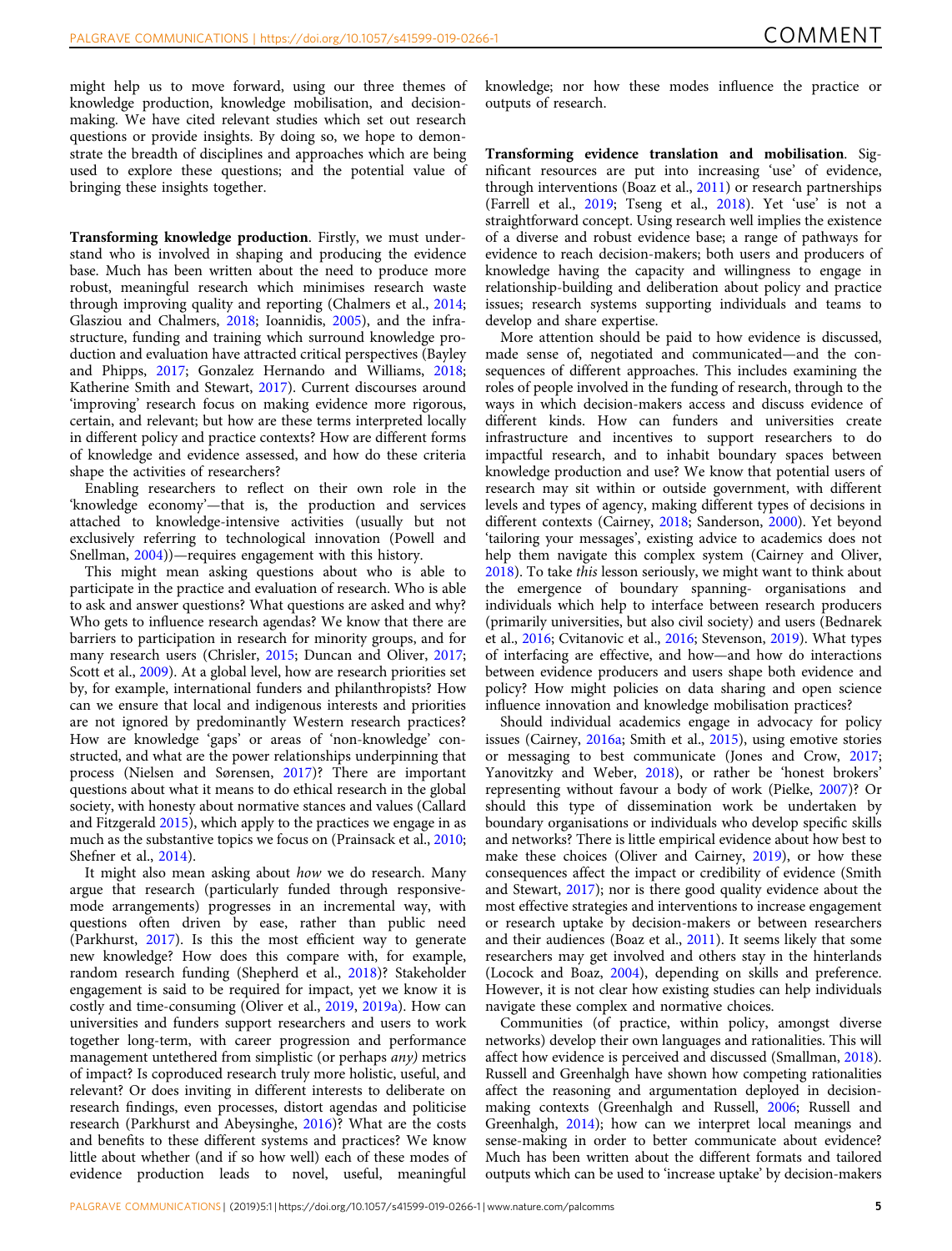(Lavis et al., [2003](#page-7-0); Makkar et al., [2016;](#page-7-0) Traynor et al., [2014\)](#page-8-0) although not with conclusive findings—yet we know so little about how these messages are received. Researchers may be communicating particularly messages, but how can we be sure that decision-makers are comprehending and interpreting those messages in the same way? Theories of communication (e.g., Levinson, [2000;](#page-7-0) Neale, [1992\)](#page-7-0) must be applied to this problem.

Similarly, drawing on psychological theories of behaviour change, commentators have argued for greater use of emotion, narrative and story-telling by researchers in an attempt to influence decision-making (Cairney, [2016b](#page-6-0); Davidson, [2017;](#page-6-0) Jones and Crow, [2017\)](#page-7-0). Are these effective at persuading people and if so how do they work? What are the ethical questions surrounding such activities and how does this affect researcher identity? Should researchers be aiming to communicate simple messages about which there is broad consensus?

Discussions of consensus often ask whether agreement is a laudable aim for researchers, or how far consensus is achievable (De Kerckhove et al., [2015](#page-6-0); Lidskog and Sundqvist, [2004](#page-7-0); Rescher, [1993](#page-8-0)). We are also interested in the tension between scientific and politician consensus, and how differences in interpretations of knowledge can be leveraged to influence political consensus (Beem, [2012](#page-6-0); Montana, [2017;](#page-7-0) Pearce et al., [2017\)](#page-8-0). What tools can be used to generate credibility? Is evidence persuasive of itself; can it survive the translation process; and is it reasonable to expect individual researchers to broadcast simple messages about which there is broad consensus, if that is in tension with their own ethical practices and knowledge (even if the most effective way to influence policy? Is consensus required for the credibility of science and scientists, or can am emphasis on similarity in fact reduce the value of research and the esteem of the sector? Is it the task of scientists to surface conflicts and disagreements, and how far does this duty extend into the political sphere (Smith and Stewart, [2017\)](#page-8-0)?

#### Transforming decision-making, and the role of evidence within

it. Finally, we need to understand how research and researchers can support decision-making given what we know about the decision-making context or culture, and how this influences evidence use (Lin, [2008](#page-7-0)). This means better understanding the roles of professional and local cultures of evidence use, governance arrangements, and roles of public dialogues so that we can we start to investigate empirically-informed strategies to increase impact (Locock and Boaz, [2004;](#page-7-0) Oliver et al., [2014](#page-7-0)). This would include empirical examination of individual strategies to influence decision-making, as well as more institutional infrastructures and roles; case studies of different types of policymaking and the evidence diets consumed in these contexts; and how different people embody different imperatives of the evidence/policy nexus. We need to bring together examples of the policy and practice lifecycles, and examine the roles of different types of evidence throughout those processes (Boaz et al., [2011](#page-6-0), [2016](#page-6-0)).

We want to know what shapes the credibility afforded to different experts and forms of expertise, and how to cultivate credibility to enable better decision-making (Grundmann, [2017;](#page-7-0) Jacobson and Goering, [2006;](#page-7-0) Mullen, [2016](#page-7-0); Williams, [2018](#page-8-0)). What does credibility enable (greater attention or influence; greater participation by researchers in policy processes; a more diverse debate)? What is the purpose of increasing credibility? What is the ultimate aim of attempting to become credible actors in policy spaces? How far should universities and researchers go —should we be always aiming for more influence? Or should we recognise and explore the diversity of roles research and researchers can play in decision-making spaces?

Ultimately, methods must be found to evaluate the impact of evidence on policy and practice change, and on populationsincluding unintended or unwanted consequences (Lorenc and Oliver, [2013;](#page-7-0) Oliver et al., [2019,](#page-7-0) [2019a\)](#page-7-0). Some have argued that the primary role for researchers is to demonstrate the consequences of decisions and to enable debate. This requires the development and application of methods to evaluate changes, understand mechanisms, and develop theory and substantive and normative debates, as well as engage in the translation and mobilisation of evidence. It also requires increased transparency to enable researchers to understand evidence use (Nesta, [2012](#page-7-0)), while also allowing others like Sense about Science to check the validity of evidence claims on behalf of the public (Sense about Science, [2016\)](#page-8-0).

#### Next steps and concrete outputs

These illustrative examples demonstrate the vast range of discussions which are happening, and need to happen to help us transform how we produce and use evidence. We are not the first to identify the problems of research wastage (Glasziou and Chalmers, [2018\)](#page-6-0) or to emphasise the need to maximise the value of research for society (Duncan and Oliver, [2017\)](#page-6-0). Nor are we the first to note that all the parts of the research system play a role achieving this, from funding (Geuna and Martin, [2003\)](#page-6-0), to research practices (Bishop, [2019](#page-6-0); Fransman, [2018\)](#page-6-0), to translational activities (Boaz et al. [2019](#page-6-0); Nutley and Tseng, [2014\)](#page-8-0), professional science advice (Doubleday and Wilsdon, [2012](#page-6-0)) and public and professional engagement (Holliman and Warren, [2017\)](#page-7-0). There have been sustained attempts to build communities and networks to attempt ways to improve parts of this system<sup>[1](#page-6-0)</sup>. However, most of these initiatives are rooted in particular disciplines or professional activities. We see a need for a network which bridges these initiatives, helping each other articulate their key lessons for one another, and progressing our conversations about how to do better research about evidence production and use.

Researchers, funders, decision-makers and publics will approach and inhabit this space from different, sometimes very different directions. We do not claim to be writing the definitive account. But we would like to open the door to more critical accounts of evidence production and use which are specifically aimed at multi-disciplinary and sectoral audiences. Our aim is to welcome and support debate, to introduce parts of our diverse community to each other, and to enable our individual perspectives and knowledge to be more widely valued.

We anticipate disagreement and discussion, and support a multitude of ways of approaching the issues we identify above. Some may feel that our energies should be directed to democratising knowledge for all and ensuring that this is mobilised to maximise equality and fairness (Stewart et al., [2018\)](#page-8-0). Others may feel that our task is to observe, problematise and critique these processes, rather than engage in them directly (Fuller, [1997](#page-6-0)). Our view is that both normative and critical approaches are vital; as are empirical and theoretical contributions to our understanding of high-level research systems, down to micro-interactions in evidence production and use. Our contention is that we must keep this space vibrant and busy, producing new knowledge together, and learning from each other. This requires investment in research on evidence production and use, in virtual and literal spaces to hold conversations, as well as in capacity and capability. There are significant and important gaps in what we know about evidence production and use, but identifying the particular and specific research agendas for each of these gaps must be a collaborative process.

We also see a need to support those who are new to this space. Many come to the problem of evidence use without any training in the history of research in this space. We see a need to provide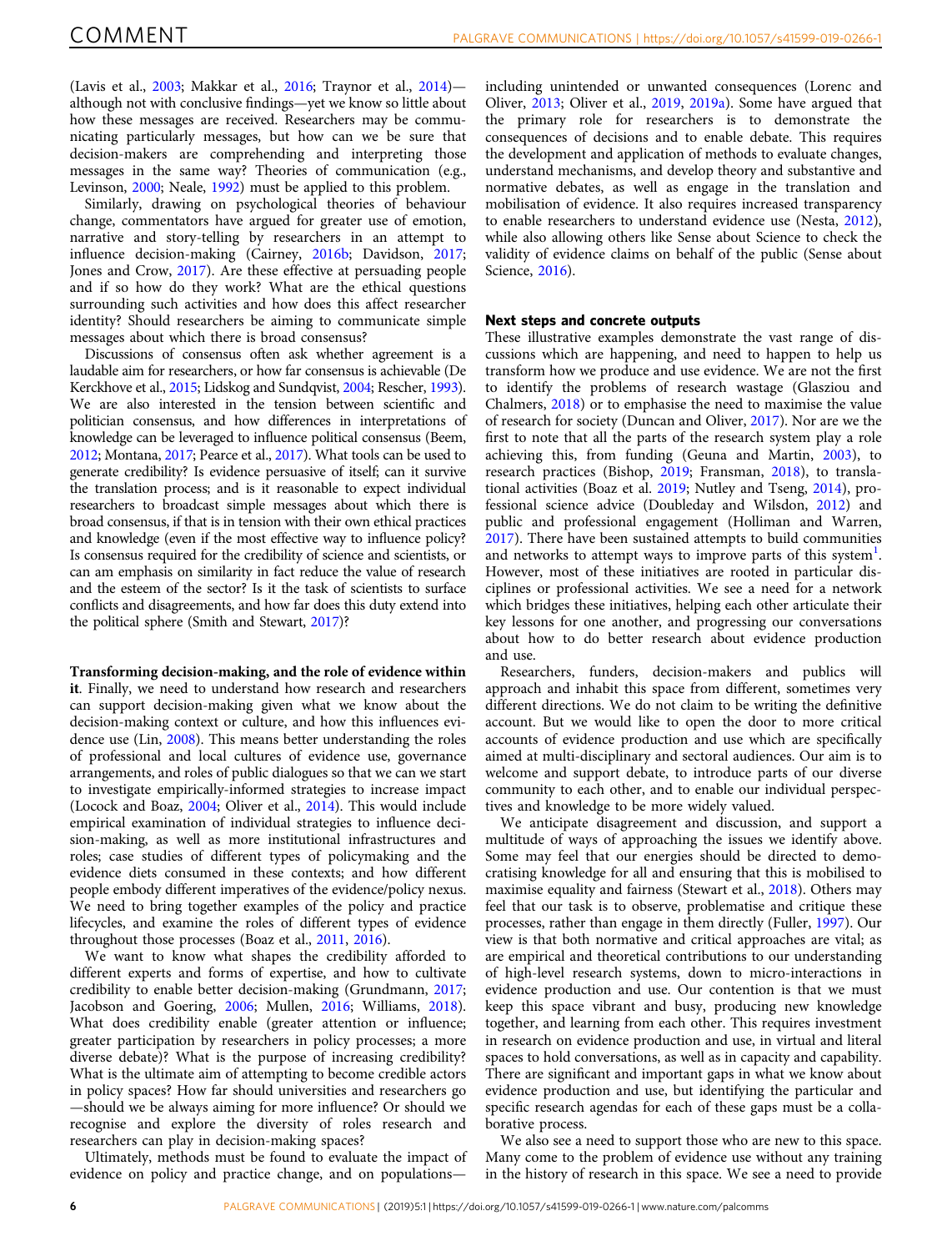<span id="page-6-0"></span>an accessible route into these debates, and welcome opportunities to collaborate on textbooks or learning resources to support new students, non-academics and those new to the field.

The Nuffield Foundation meeting which led to this paper demonstrated how valuable these opportunities are to enable learning and relationship-building through face-to-face interactions. We will continue to create opportunities for greater transdisciplinary and academic-partner conversations, to share learning across spheres of activity and to build capacity, and to use these new perspectives to generate fresh avenues of enquiry, through the new Transforming Evidence<sup>2</sup> collaboration.

Finally, we argue for increased investment to maximise the learning we already have, and to support more effective knowledge production and use. Too much money and expertise has been wasted, and too many opportunities to build on existing expertise have been squandered. We must find better ways to make this learning accessible, and to identify true knowledge gaps. Indeed, we believe that collaboration across disciplinary and sectoral boundaries is the only way in which this space will both progress and demonstrate its true value. We must prevent the waste of limited resources to understand how to transform evidence production and use for the benefit of society. Putting what we already know into practice would be an excellent place to start.

Received: 19 February 2019 Accepted: 14 May 2019 Published online: 28 May 2019

#### Notes

- 1 See, for example <https://www.alliance4usefulevidence.org/>, <https://www.ingsa.org/>, <https://4sonline.org/>, [https://www.metascience2019.org/,](https://www.metascience2019.org/) <http://www.alltrials.net/>
- 2 See Transforming Evidence site, <https://transformure.wordpress.com/>

#### **References**

- Bachrach P, Baratz MS (1962) Two faces of power. Am Polit Sci Rev. [https://doi.](https://doi.org/10.2307/1952796) [org/10.2307/1952796](https://doi.org/10.2307/1952796)
- Bayley JE, Phipps D (2017) Building the concept of research impact literacy. Evid Policy. <https://doi.org/10.1332/174426417x15034894876108>
- Bednarek AT, Shouse B, Hudson CG et al. (2016) Science-policy intermediaries from a practitioner's perspective: The Lenfest Ocean Program experience. Sci Pub Policy. <https://doi.org/10.1093/scipol/scv008>
- Beem B (2012) Learning the wrong lessons? Science and fisheries management in the Chesapeake Bay blue crab fishery Public Underst Sci 21(4):401–417. <https://doi.org/10.1177/0963662510374177>
- Berger PL, Luckmann T (1966) The social construction of reality: A treatise in the sociology of knowledge. Doubleday, Garden City, NY
- Bishop D (2019) Rein in the four horsemen of irreproducibility. Nature 568 (7753):435–435. <https://doi.org/10.1038/d41586-019-01307-2>
- Boaz A, Baeza J, Fraser A (2011) Effective implementation of research into practice: An overview of systematic reviews of the health literature. BMC Res Notes. <https://doi.org/10.1186/1756-0500-4-212>
- Boaz A, Robert G, Locock L et al. (2016) What patients do and their impact on implementation. J Health Organiz Manag. [https://doi.org/10.1108/JHOM-02-](https://doi.org/10.1108/JHOM-02-2015-0027) [2015-0027](https://doi.org/10.1108/JHOM-02-2015-0027)
- Boaz A, Davies H, Fraser A et al. (2019) What works now? Evidence-based policy and practice revisited. Policy press. Available at: [https://policy.](https://policy.bristoluniversitypress.co.uk/what-works-now) [bristoluniversitypress.co.uk/what-works-now](https://policy.bristoluniversitypress.co.uk/what-works-now). (Accessed 17 July 2018)
- Brett J, Staniszewska S, Mockford C et al. (2014) A systematic review of the impact of patient and public involvement on service users, researchers and communities. Patient 7(4):387–395. <https://doi.org/10.1007/s40271-014-0065-0>
- Cairney P (ed) (2016a) Health and advocacy: What are the barriers to the use of evidence in policy? In: The politics of evidence-based policy making. Palgrave Macmillan, London, UK, pp 51–84. [https://doi.org/10.1057/978-1-137-51781-4\\_3](https://doi.org/10.1057/978-1-137-51781-4_3)
- Cairney P (2016b) The politics of evidence-based policy making. Springer, London, pp 1–137. <https://doi.org/10.1057/978-1-137-51781-4>
- Cairney P (2018) Three habits of successful policy entrepreneurs. Policy Polit 46 (2):199–215. <https://doi.org/10.1332/030557318X15230056771696>
- Cairney P, Oliver K (2018) How should academics engage in policymaking to achieve impact? Polit Stud Rev. <https://doi.org/10.1177/1478929918807714>
- Callard F, Des Fitzgerald (2015) Rethinking interdisciplinarity across the social sciences and neurosciences. <https://doi.org/10.1057/9781137407962>
- Chalmers I, Bracken MB, Djulbegovic B et al. (2014) How to increase value and reduce waste when research priorities are set. Lancet 383(9912):156–165. [https://doi.org/10.1016/S0140-6736\(13\)62229-1](https://doi.org/10.1016/S0140-6736(13)62229-1)
- Chapman JM, Algera D, Dick M et al. (2015) Being relevant: Practical guidance for early career researchers interested in solving conservation problems. Glob Ecol Conserv 4:334–348. <https://doi.org/10.1016/j.gecco.2015.07.013>
- Chrisler AJ (2015) Humanizing research: Decolonizing qualitative inquiry with youth and communities. J Fam Theory Rev 7(3):333–339. [https://doi.org/](https://doi.org/10.1111/jftr.12090) [10.1111/jftr.12090](https://doi.org/10.1111/jftr.12090)
- Collins HM, Evans R (2002) The third wave of science studies. Soc Stud Sci 32 (2):235–296. <https://doi.org/10.1177/0306312702032002003>
- Crenson MA (1971) The un-politics of air pollution; a study of nondecisionmaking in the cities. Johns Hopkins Press, Baltimore and London
- Cvitanovic C, McDonald J, Hobday AJ (2016) From science to action: Principles for undertaking environmental research that enables knowledge exchange and evidence-based decision-making. J Environ Manage. [https://doi.org/](https://doi.org/10.1016/j.jenvman.2016.09.038) [10.1016/j.jenvman.2016.09.038](https://doi.org/10.1016/j.jenvman.2016.09.038)
- Davidson B (2017) Storytelling and evidence-based policy: Lessons from the grey literature. Palgrave Commun. <https://doi.org/10.1057/palcomms.2017.93>
- De Kerckhove DT, Rennie MD, Cormier R (2015) Censoring government scientists and the role of consensus in science advice: A structured process for scientific advice in governments and peer-review in academia should shape science communication strategies. EMBO Rep 16(3):263–266. [https://doi.org/](https://doi.org/10.15252/embr.201439680) [10.15252/embr.201439680](https://doi.org/10.15252/embr.201439680)
- Debnam G (1975) Nondecisions and Power: The Two Faces of Bachrach and Baratz. Am Political Sci Rev 69(03):889–899. <https://doi.org/10.2307/1958397>
- Dobbins M, Robeson P, Ciliska D et al. (2009) A description of a knowledge broker role implemented as part of a randomized controlled trial evaluating three knowledge translation strategies. Implement Sci 4(1). [https://doi.org/10.1186/](https://doi.org/10.1186/1748-5908-4-23) [1748-5908-4-23](https://doi.org/10.1186/1748-5908-4-23)
- Dobrow MJ, Goel V, Upshur REG (2004) Evidence-based health policy: context and utilisation. Soc Sci Med. [https://doi.org/10.1016/S0277-9536\(03\)00166-7](https://doi.org/10.1016/S0277-9536(03)00166-7)
- Doubleday R, Wilsdon J (2012) Science policy: Beyond the great and good. Nature. <https://doi.org/10.1038/485301a>.
- Douglas H (2009) Science, Policy, and the Value-Free Ideal. University of Pittsburgh Press, Pittsburgh
- DuMont K (2019) Reframing evidence-based policy to align with the evidence|William T. Grant foundation. Available at: [http://wtgrantfoundation.org/digest/reframing](http://wtgrantfoundation.org/digest/reframing-evidence-based-policy-to-align-with-the-evidence)[evidence-based-policy-to-align-with-the-evidence.](http://wtgrantfoundation.org/digest/reframing-evidence-based-policy-to-align-with-the-evidence) (Accessed 28 Jan 2019)
- Duncan S, Oliver S (2017) Editorial. Res All 1(1):1–5. [https://doi.org/10.18546/](https://doi.org/10.18546/RFA.01.1.01) [RFA.01.1.01](https://doi.org/10.18546/RFA.01.1.01)
- Dye TR (1975) Understanding public policy. Prentice-Hall. Available at: [http://](http://agris.fao.org/agris-search/search.do?recordID=US201300519645) [agris.fao.org/agris-search/search.do?recordID](http://agris.fao.org/agris-search/search.do?recordID=US201300519645)=US201300519645. (Accessed 18 Jan 2019)
- Emejulu A (2018) On the problems and possibilities of feminist solidarity: The Women's March one year on. IPPR Progress Rev 24(4):267–273. [https://doi.](https://doi.org/10.1111/newe.12064) [org/10.1111/newe.12064](https://doi.org/10.1111/newe.12064)
- Farrell CC, Harrison C, Coburn CE (2019) What the hell is this, and who the hell are you? role and identity negotiation in research-practice partnerships. AERA Open 5(2):233285841984959. <https://doi.org/10.1177/2332858419849595>
- Ferlie E (2019) The politics of management knowledge in times of austerity. Available at: [https://books.google.co.uk/books?hl](https://books.google.co.uk/books?hl=en&lr=&id=Ok5yDwAAQBAJ&oi=fnd&pg=PP1&dq=info:XZBJCDoqIowJ:scholar.google.com&ots=Vg1eZHL9e_&sig=fS2Bf8w7VtyDKfZ3InQWq-npbuk&redir_esc=y#v=onepage&q&f=false)=en&lr=&id=Ok5yDwAA QBAJ&oi=fnd&pg=PP1&dq=[info:XZBJCDoqIowJ:scholar.google.](https://books.google.co.uk/books?hl=en&lr=&id=Ok5yDwAAQBAJ&oi=fnd&pg=PP1&dq=info:XZBJCDoqIowJ:scholar.google.com&ots=Vg1eZHL9e_&sig=fS2Bf8w7VtyDKfZ3InQWq-npbuk&redir_esc=y#v=onepage&q&f=false) com&ots=Vg1eZHL9e\_&sig=[fS2Bf8w7VtyDKfZ3InQWq-](https://books.google.co.uk/books?hl=en&lr=&id=Ok5yDwAAQBAJ&oi=fnd&pg=PP1&dq=info:XZBJCDoqIowJ:scholar.google.com&ots=Vg1eZHL9e_&sig=fS2Bf8w7VtyDKfZ3InQWq-npbuk&redir_esc=y#v=onepage&q&f=false)

[npbuk&redir\\_esc](https://books.google.co.uk/books?hl=en&lr=&id=Ok5yDwAAQBAJ&oi=fnd&pg=PP1&dq=info:XZBJCDoqIowJ:scholar.google.com&ots=Vg1eZHL9e_&sig=fS2Bf8w7VtyDKfZ3InQWq-npbuk&redir_esc=y#v=onepage&q&f=false)=y#v=onepage&q&f=false. (Accessed 14 Feb 2019)

- Fransman J (2018) Charting a course to an emerging field of 'research engagement studies': A conceptual meta-synthesis Res All 2(2):1–49. [http://www.](http://www.ingentaconnect.com/contentone/ioep/rfa/2018/00000002/00000002/art00002#) [ingentaconnect.com/contentone/ioep/rfa/2018/00000002/00000002/art00002#](http://www.ingentaconnect.com/contentone/ioep/rfa/2018/00000002/00000002/art00002#)
- Fransman J, Hall B, Hayman R et al. (2018) Promoting fair and equitable research partnerships to respond to global challenges. Rethinking research collaborative. Available at: <http://oro.open.ac.uk/57134/>. (Accessed 25 Apr 2019)
- French RD (2018) Lessons from the evidence on evidence-based policy. Can Public Adm 61(3):425–442. <https://doi.org/10.1111/capa.12295>
- Fuller S (1997) Constructing the high church-low church distinction in STS textbooks. Bull Sci, Technol Soc 17(4):181–183. [https://doi.org/10.1177/](https://doi.org/10.1177/027046769701700408) [027046769701700408](https://doi.org/10.1177/027046769701700408)
- Funtowicz SO, Ravetz JR (1993) Science for the post-normal age. Futures. [https://](https://doi.org/10.1016/0016-3287(93)90022-L) [doi.org/10.1016/0016-3287\(93\)90022-L](https://doi.org/10.1016/0016-3287(93)90022-L)
- Gamoran A (2018) Evidence-based policy in the real world: A cautionary view Ann Am Acad Political Soc Sci 678(1):180–191. [https://doi.org/10.1177/](https://doi.org/10.1177/0002716218770138) [0002716218770138](https://doi.org/10.1177/0002716218770138)
- Geuna A, Martin BR (2003) University research evaluation and funding: An international comparison. Kluwer Academic Publishers, Minerva. [https://doi.](https://doi.org/10.1023/B:MINE.0000005155.70870.bd) [org/10.1023/B:MINE.0000005155.70870.bd](https://doi.org/10.1023/B:MINE.0000005155.70870.bd)
- Glasziou P, Chalmers I (2018) Research waste is still a scandal—an essay by Paul Glasziou and Iain Chalmers. BMJ 363:k4645. <https://doi.org/10.1136/BMJ.K4645>
- Gluckman P (2014) Policy: The art of science advice to government. Nature 507 (7491):163–165. <https://doi.org/10.1038/507163a>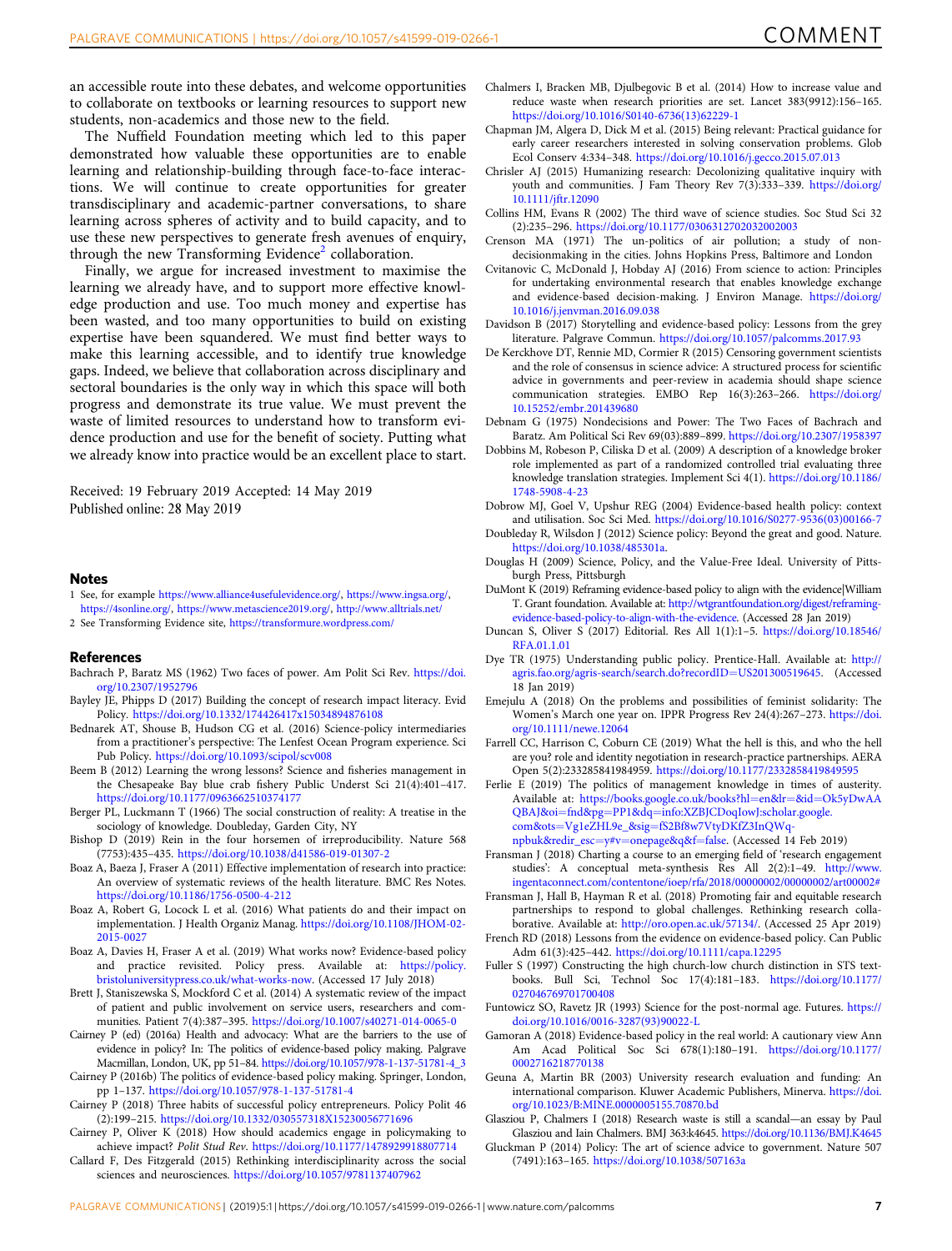- <span id="page-7-0"></span>Gonzalez Hernando M, Williams K (2018) Examining the link between funding and intellectual interventions across universities and think tanks: a theoretical framework. Int J Polit, Cult Soc 31(2):193–206. [https://doi.org/10.1007/](https://doi.org/10.1007/s10767-018-9281-2) [s10767-018-9281-2](https://doi.org/10.1007/s10767-018-9281-2)
- Goodyear-Smith F, Jackson C, Greenhalgh T (2015) Co-design and implementation research: challenges and solutions for ethics committees. BMC Med Eth. <https://doi.org/10.1186/s12910-015-0072-2>
- Gough D, Maidment C, Sharples J (2018) UK What Works Centres: Aims, methods and contexts. London. Available at: [https://eppi.ioe.ac.uk/cms/](https://eppi.ioe.ac.uk/cms/Default.aspx?tabid=3731) [Default.aspx?tabid](https://eppi.ioe.ac.uk/cms/Default.aspx?tabid=3731)=3731. (Accessed 27 Feb 2019)
- Gov.UK (2016) Science and research funding allocation: 2016 to 2020-GOV.UK. Available at: [https://www.gov.uk/government/publications/science-and](https://www.gov.uk/government/publications/science-and-research-funding-allocation-2016-to-2020)[research-funding-allocation-2016-to-2020.](https://www.gov.uk/government/publications/science-and-research-funding-allocation-2016-to-2020) (Accessed 14 Feb 2019)
- Greenhalgh T, Russell J (2006) Reframing evidence synthesis as rhetorical action in the policy making drama. Healthcare Policy|Politiques de Santé. [https://doi.](https://doi.org/10.12927/hcpol.2006.17873) [org/10.12927/hcpol.2006.17873](https://doi.org/10.12927/hcpol.2006.17873)
- Grundmann R (2017) The problem of expertise in knowledge societies. Minerva 55 (1):25–48. <https://doi.org/10.1007/s11024-016-9308-7>
- Hall BL, Tandon R (2017) Decolonization of knowledge, epistemicide, participatory research and higher education. Res All 1(1):6–19. [https://doi.org/](https://doi.org/10.18546/RFA.01.1.02) [10.18546/RFA.01.1.02](https://doi.org/10.18546/RFA.01.1.02)
- Hartley S (2016) Policy masquerading as science: an examination of non-state actor involvement in European risk assessment policy for genetically modified animals. J Eur Public Policy. <https://doi.org/10.1080/13501763.2015.1049196>.
- Hartley S, Pearce W, Taylor A (2017) Against the tide of depoliticisation: the politics of research governance. Policy Polit 45(3):361–377. [https://doi.org/](https://doi.org/10.1332/030557316X14681503832036) [10.1332/030557316X14681503832036](https://doi.org/10.1332/030557316X14681503832036)
- Hawkins B, Ettelt S (2018) The strategic uses of evidence in UK e-cigarettes policy debates. Evid Policy. <https://doi.org/10.1332/174426418X15212872451438>
- Haynes A, Brennan S, Redman S et al. (2016) Figuring out fidelity: A worked example of the methods used to identify, critique and revise the essential elements of a contextualised intervention in health policy agencies. Implement Sci 11(1). <https://doi.org/10.1186/s13012-016-0378-6>
- Haynes AS, Derrick GE, Redman S et al. (2012) Identifying trustworthy experts: How do policymakers find and assess public health researchers worth consulting or collaborating with?. PLoS ONE 7(3):e32665. [https://doi.org/](https://doi.org/10.1371/journal.pone.0032665) [10.1371/journal.pone.0032665.](https://doi.org/10.1371/journal.pone.0032665)
- Holliman R, Warren CJ (2017) Supporting future scholars of engaged research. Res All. <https://doi.org/10.18546/rfa.01.1.14>
- Innvaer S, Vist G, Trommald M et al. (2002) Health policy-makers' perceptions of their use of evidence: a systematic review. J health Serv Res policy 7 (4):239–44. <https://doi.org/10.1258/135581902320432778>
- Ioannidis JPA (2005) Why most published research findings are false. PLoS Med 2 (8):e124. <https://doi.org/10.1371/journal.pmed.0020124>
- Jacobson N, Goering P (2006) Credibility and credibility work in knowledge transfer. Evid Policy. <https://doi.org/10.1332/174426406777068894>
- Jasanoff S (2005) Judgment under siege: The three-body problem of expert legitimacy. In: Maasen S, Weingart P (eds) Democratization of expertise? Springer-Verlag, Berlin/Heidelberg, pp 209–224. [https://doi.org/10.1007/1-](https://doi.org/10.1007/1-4020-3754-6_12) [4020-3754-6\\_12](https://doi.org/10.1007/1-4020-3754-6_12)
- Jasanoff S, Polsby NW (1991) The fifth branch: Science advisers as policymakers. Contemp Sociol 20(5):727. <https://doi.org/10.2307/2072218>
- Jones M, Crow D (2017) How can we use the 'science of stories' to produce persuasive scientific stories. Palgrave Commun 3(1):53. [https://doi.org/](https://doi.org/10.1057/s41599-017-0047-7) [10.1057/s41599-017-0047-7](https://doi.org/10.1057/s41599-017-0047-7)
- Kislov R, Wilson PM, Knowles S et al. (2018) Learning from the emergence of NIHR Collaborations for Leadership in Applied Health Research and Care (CLAHRCs): a systematic review of evaluations. Implement Sci 13(1):111. <https://doi.org/10.1186/s13012-018-0805-y>
- Kuhn TS (1970) The structure of scientific revolutions. The physics teacher. [https://](https://doi.org/10.1017/CBO9781107415324.004) [doi.org/10.1017/CBO9781107415324.004](https://doi.org/10.1017/CBO9781107415324.004)
- Lancaster K (2014) Social construction and the evidence-based drug policy endeavour. Int J Drug Policy 25(5):948–951. [https://doi.org/10.1016/j.](https://doi.org/10.1016/j.drugpo.2014.01.002) [drugpo.2014.01.002](https://doi.org/10.1016/j.drugpo.2014.01.002)
- Latour B, Woolgar S (2013) Laboratory life: The construction of scientific facts. 1986. <https://doi.org/10.1017/CBO9781107415324.004>
- Lavis JN, Robertson D, Woodside JM et al. (2003) How can research organizations more effectively transfer research knowledge to decision makers? Milbank Q 81(2):221–248. <https://doi.org/10.1111/1468-0009.t01-1-00052>
- Lee CJ, Scheufele DA, Lewenstein BV (2005) Public attitudes toward emerging technologies: Examining the interactive effects of cognitions and affect on public attitudes toward nanotechnology. Sci Commun 27(2):240–267. [https://](https://doi.org/10.1177/1075547005281474) [doi.org/10.1177/1075547005281474](https://doi.org/10.1177/1075547005281474)
- Levinson SC (2000) Presumptive meanings: The theory of generalized conversational implicature. language, speech, and communication series. [https://doi.](https://doi.org/10.1162/coli.2000.27.3.462) [org/10.1162/coli.2000.27.3.462](https://doi.org/10.1162/coli.2000.27.3.462)
- Liabo K, Stewart R (2012) Involvement in research without compromising research quality. J Health Serv Res Policy. <https://doi.org/10.1258/jhsrp.2012.011086>
- Lidskog R, Sundqvist G (2004) From consensus to credibility: New challenges for policy-relevant science. Innovation 17(3):205–226. [https://doi.org/10.1080/](https://doi.org/10.1080/1351161042000241144) [1351161042000241144](https://doi.org/10.1080/1351161042000241144)
- Lin V (2008) Evidence-Based public health policy. In: Quah, Stella R (eds) International encyclopedia of public health. Elsevier, Oxford. [https://doi.org/](https://doi.org/10.1016/B978-012373960-5.00234-3) [10.1016/B978-012373960-5.00234-3](https://doi.org/10.1016/B978-012373960-5.00234-3)
- Lindblom CE (1990) Inquiry and change: The troubled attempt to understand and shape society. Yale University Press, JSTOR. <http://www.jstor.org/stable/j.ctt1dszwww>
- Locock L, Boaz A (2004) Research, policy and practice–worlds apart? Soc Pol Soc. <https://doi.org/10.1017/S1474746404002003>
- Lopez N, Gadsden VL (2018) Health inequities, social determinants, and intersectionality. NAM Perspect. 6(12). <https://doi.org/10.31478/201612a>
- Lorenc T, Oliver K (2013) Adverse effects of public health interventions: a conceptual framework. J Epidemiol Community Health 68(3):288–290. [https://](https://doi.org/10.1136/jech-2013-203118) [doi.org/10.1136/jech-2013-203118](https://doi.org/10.1136/jech-2013-203118)
- Makkar SR, Howe M, Williamson A et al. (2016) Impact of tailored blogs and content on usage of Web CIPHER–an online platform to help policymakers better engage with evidence from research. Health Res Policy Syst 14(1):85. <https://doi.org/10.1186/s12961-016-0157-5>
- Malbon E, Carson L, Yates S (2018) What can policymakers learn from feminist strategies to combine contextualised evidence with advocacy? Palgrave Commun. <https://doi.org/10.1057/s41599-018-0160-2>
- Montana J (2017) Accommodating consensus and diversity in environmental knowledge production: Achieving closure through typologies in IPBES. Environ Sci Policy 68:20–27. <https://doi.org/10.1016/J.ENVSCI.2016.11.011>
- Mullen EJ (2016) Reconsidering the 'idea' of evidence in evidence-based policy and practice. European journal of social work 19(3–4):310–335
- Neale S (1992) Paul Grice and the philosophy of language. Linguist Philos. [https://](https://doi.org/10.1007/BF00630629) [doi.org/10.1007/BF00630629](https://doi.org/10.1007/BF00630629)
- Nesta (2012) The red book for evidence. Available at: [https://www.nesta.org.uk/](https://www.nesta.org.uk/blog/red-book-evidence/) [blog/red-book-evidence/.](https://www.nesta.org.uk/blog/red-book-evidence/) (Accessed 14 Feb 2019)
- Nielsen KH, Sørensen MP (2017) How to take non-knowledge seriously, or "the unexpected virtue of ignorance". Public Underst Sci 26(3):385–392. [https://](https://doi.org/10.1177/0963662515600967) [doi.org/10.1177/0963662515600967](https://doi.org/10.1177/0963662515600967)
- NIHR (2009) NIHR collaborations for leadership in applied health research and care (CLAHRCs): implementation plan 5.8. Available at: [https://www.nihr.ac.](https://www.nihr.ac.uk/about-us/how-we-are-managed/our-structure/infrastructure/collaborations-for-leadership-in-applied-health-research-and-care.htm) [uk/about-us/how-we-are-managed/our-structure/infrastructure/](https://www.nihr.ac.uk/about-us/how-we-are-managed/our-structure/infrastructure/collaborations-for-leadership-in-applied-health-research-and-care.htm)

[collaborations-for-leadership-in-applied-health-research-and-care.htm.](https://www.nihr.ac.uk/about-us/how-we-are-managed/our-structure/infrastructure/collaborations-for-leadership-in-applied-health-research-and-care.htm) (Accessed 14 Feb 2019)

- NIHR (2018) NIHR announces £150m investment in applied health research. Available at: [https://www.nihr.ac.uk/news/nihr-announces-150m-invest](https://www.nihr.ac.uk/news/nihr-announces-150m-investment-in-applied-health-research/8800) [ment-in-applied-health-research/8800.](https://www.nihr.ac.uk/news/nihr-announces-150m-investment-in-applied-health-research/8800) (Accessed 25 Apr 2019)
- Nurse P (2015) Ensuring a successful UK research endeavour: A review of the UK Research councils. BIS/15/625, Department for Business, Innovation and Skills, London
- Nutley SM, Smith PC, Davies HTO (eds) (2000) What works?: Evidence-based policy and practice in public services. Policy Press, Bristol
- Oliver K, Boaz A (2018) What makes research useful? We still don't know. Available at: [https://www.researchresearch.com/news/article/?articleId](https://www.researchresearch.com/news/article/?articleId=1377811)=1377811. (Accessed 18 Jan 2019)
- Oliver K, Cairney P (2019) The do's and don'ts of influencing policy: a systematic review of advice to academics. Palgrave Commun 5(1):21
- Oliver K, Faul MV (2018) Networks and network analysis in evidence, policy and practice. Evid Policy 14(3):369-379. https://doi.org/10.1332/ [https://doi.org/10.1332/](https://doi.org/10.1332/174426418X15314037224597) [174426418X15314037224597](https://doi.org/10.1332/174426418X15314037224597)
- Oliver K, Pearce W (2017) Three lessons from evidence-based medicine and policy: increase transparency, balance inputs and understand power. Palgrave Commun 3(1):43. <https://doi.org/10.1057/s41599-017-0045-9>
- Oliver K, Innvar S, Lorenc T et al. (2014) A systematic review of barriers to and facilitators of the use of evidence by policymakers. BMC Health Serv Res 14 (1):2. <https://doi.org/10.1186/1472-6963-14-2>
- Oliver K, Lorenc T, Innvær S (2014) New directions in evidence-based policy research: A critical analysis of the literature. Health Res Policy Syst 12(1):34. <https://doi.org/10.1186/1478-4505-12-34>
- Oliver K, Tinker J, Lorenc T et al. (2019a) Evaluating unintended consequences: new insights into solving practical, ethical, and political challenges of evaluation. Evaluation (in press)
- Oliver K, Kothari A, Mays N (2019) The dark side of coproduction: do the costs outweigh the benefits for health research? Health Res Policy Syst 17(1):33
- Oliver A, de Vocht F (2015) Defining 'evidence' in public health: a survey of policymakers' uses and preferences. Eur J Public Health: ckv082. [https://doi.](https://doi.org/10.1093/eurpub/ckv082) [org/10.1093/eurpub/ckv082](https://doi.org/10.1093/eurpub/ckv082)
- Orton L, Lloyd-Williams F, Taylor-Robinson D et al. (2011) The use of research evidence in public health decision making processes: Systematic review. PLoS ONE. <https://doi.org/10.1371/journal.pone.0021704>
- Owen R, Macnaghten P, Stilgoe J (2012) Responsible research and innovation: From science in society to science for society, with society. Sci Public Policy. <https://doi.org/10.1093/scipol/scs093>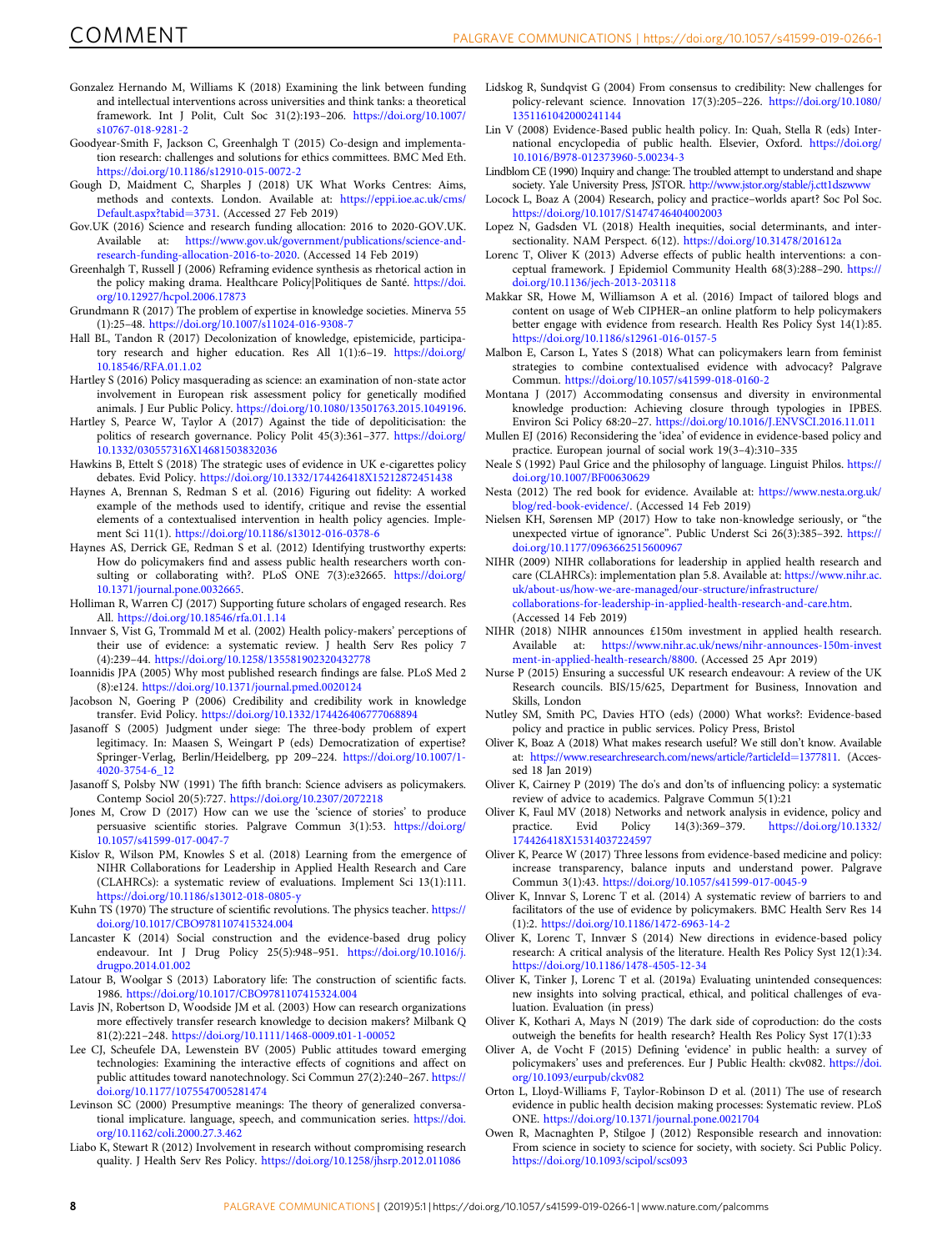- <span id="page-8-0"></span>Parkhurst J (2017) The politics of evidence: From evidence-based policy to the good governance of evidence. Routledge Studies in Governance and Public Policy. Routledge, London. <https://doi.org/10.4324/9781315675008>
- Parkhurst JO, Abeysinghe S (2016) What constitutes "Good" evidence for public health and social policy-making? From hierarchies to appropriateness. Soc Epistemol 30(5–6):665–679. <https://doi.org/10.1080/02691728.2016.1172365>
- Pearce W, Raman S (2014) The new randomised controlled trials (RCT) movement in public policy: challenges of epistemic governance. Policy Sci 47 (4):387–402. <https://doi.org/10.1007/s11077-014-9208-3>
- Pearce W, Grundmann R, Hulme M et al. (2017) Beyond counting climate consensus. Environ Commun 11(6):723–730. <https://doi.org/10.1080/17524032.2017.1333965>
- Pearce W, Mahony M, Raman S (2018) Science advice for global challenges: Learning from trade-offs in the IPCC. Environ Sci Policy 80:125–131. [https://](https://doi.org/10.1016/j.envsci.2017.11.017) [doi.org/10.1016/j.envsci.2017.11.017](https://doi.org/10.1016/j.envsci.2017.11.017)
- Pielke RA (2007) The honest broker: Making sense of science in policy and politics. Cambridge University Press, Cambridge. [https://doi.org/10.1017/](https://doi.org/10.1017/CBO9780511818110) [CBO9780511818110](https://doi.org/10.1017/CBO9780511818110)
- Popper K (1963) Science as Falsification. Conjectures and refutations, readings in the philosophy of science. Routledge, London. <https://doi.org/10.2307/3517358>
- Powell WW, Snellman K (2004) The knowledge economy. Annu Rev Sociol 30 (1):199–220. <https://doi.org/10.1146/annurev.soc.29.010202.100037>
- Prainsack B (2018) The "We" in the "Me": Solidarity and health care in the era of personalized medicine. Sci Technol Hum Values 43(1):21–44. [https://doi.org/](https://doi.org/10.1177/0162243917736139) [10.1177/0162243917736139](https://doi.org/10.1177/0162243917736139)
- Prainsack B, Svendsen MN, Koch L et al. (2010) How do we collaborate? Social science researchers' experience of multidisciplinarity in biomedical settings. BioSocieties 5(2):278–286. <https://doi.org/10.1057/biosoc.2010.7>
- Reed M, Evely A (2016) How can your research have more impact? Five key principles and practical tips for effective knowledge exchange. LSE Impact blog: 1–5. Available at: [http://blogs.lse.ac.uk/impactofsocialsciences/2015/07/](http://blogs.lse.ac.uk/impactofsocialsciences/2015/07/07/how-can-your-research-have-more-impact-5-key-principles-tips/) [07/how-can-your-research-have-more-impact-5-key-principles-tips/.](http://blogs.lse.ac.uk/impactofsocialsciences/2015/07/07/how-can-your-research-have-more-impact-5-key-principles-tips/) (Accessed 10 July 2018)
- Rescher N (1993) Pluralism: against the demand for consensus. Clarendon Press, Oxford University Press, Oxford
- Russell J, Greenhalgh T (2014) Being 'rational' and being 'human': How National Health Service rationing decisions are constructed as rational by resource allocation panels. Health (United Kingdom). [https://doi.org/10.1177/](https://doi.org/10.1177/1363459313507586) [1363459313507586](https://doi.org/10.1177/1363459313507586)
- Sanderson I (2000) Evaluation in complex policy systems. Evaluation 6(4):433–454. <https://doi.org/10.1177/13563890022209415>.
- Sarewitz D (2018) Of cold mice and isotopes or should we do less science? In: Science and politics: Exploring relations between academic research, higher education, and science policy summer school in higher education research and science studies, Bonn, 2018. Available at: https://sfi[s.asu.edu/sites/default/](https://sfis.asu.edu/sites/default/files/should_we_do_less_science-revised_distrib.pdf) fi[les/should\\_we\\_do\\_less\\_science-revised\\_distrib.pdf](https://sfis.asu.edu/sites/default/files/should_we_do_less_science-revised_distrib.pdf)
- Science (2018) Congress approve largest U.S. research spending increase in a decade. <https://doi.org/10.1126/science.aat6620>
- Scott J, Lubienski C, Debray-Pelot E (2009) The politics of advocacy in education. Educ Policy. <https://doi.org/10.1177/0895904808328530>
- Scott JT (2011) Market-driven education reform and the racial politics of advocacy. Peabody J Educ. <https://doi.org/10.1080/0161956X.2011.616445>
- Sense about Science (2016) Missing evidence. Available at: [https://](https://senseaboutscience.org/activities/missing-evidence/) [senseaboutscience.org/activities/missing-evidence/.](https://senseaboutscience.org/activities/missing-evidence/) (Accessed 14 Feb 2019)
- Shapin S (1995) Here and everywhere: sociology of scientific knowledge. Ann Rev Sociol. <https://doi.org/10.1146/annurev.soc.21.1.289>
- Shefner J Dahms HF Jones RE (eds) (2014) Social justice and the university. Palgrave Macmillan UK, London. <https://doi.org/10.1057/9781137289384>
- Shepherd J, Frampton GK, Pickett K et al. (2018) Peer review of health research funding proposals: A systematic map and systematic review of innovations for effectiveness and efficiency. PLoS ONE 13(5):e0196914. [https://doi.org/](https://doi.org/10.1371/journal.pone.0196914) [10.1371/journal.pone.0196914](https://doi.org/10.1371/journal.pone.0196914)
- Smallman M (2018) Science to the rescue or contingent progress? Comparing 10 years of public, expert and policy discourses on new and emerging science and technology in the United Kingdom. Public Underst Sci. [https://doi.org/](https://doi.org/10.1177/0963662517706452) [10.1177/0963662517706452](https://doi.org/10.1177/0963662517706452)
- Smith K, Stewart E (2017) We need to talk about impact: Why social policy academics need to engage with the UK's research impact agenda. J Soc Policy 109–127. <https://doi.org/10.1017/S0047279416000283>
- Smith K, Stewart E, Donnelly P et al. (2015) Influencing policy with research-public health advocacy and health inequalities. Health Inequalities. [https://doi.org/](https://doi.org/10.1093/acprof:oso/9780) [10.1093/acprof:oso/9780](https://doi.org/10.1093/acprof:oso/9780)
- Smith KE, Stewart EA (2017) Academic advocacy in public health: Disciplinary 'duty' or political 'propaganda'? Soc Sci Med 189:35-43. [https://doi.org/](https://doi.org/10.1016/j.socscimed.2017.07.014) [10.1016/j.socscimed.2017.07.014](https://doi.org/10.1016/j.socscimed.2017.07.014)
- Stevenson O (2019) Making space for new models of academic-policy engagement. Available at: [http://www.upen.ac.uk/blogs/?action](http://www.upen.ac.uk/blogs/?action=story&id=41)=story&id=41. (Accessed 12 Apr 2019)
- Stewart R, Langer L, Erasmus Y (2018) An integrated model for increasing the use of evidence by decision-makers for improved development. Dev Southern Africa. 1–16. <https://doi.org/10.1080/0376835X.2018.1543579>
- Stilgoe J, Owen R, Macnaghten P (2013) Developing a framework for responsible innovation. Res Policy. <https://doi.org/10.1016/j.respol.2013.05.008>
- Tchilingirian JS (2018) Producing knowledge, producing credibility: British thinktank researchers and the construction of policy reports. Int J Polit Cult Soc 31 (2):161–178. <https://doi.org/10.1007/s10767-018-9280-3>
- Traynor R, DeCorby K, Dobbins M (2014) Knowledge brokering in public health: A tale of two studies. Public Health 128(6):533–544. [https://doi.org/10.1016/j.](https://doi.org/10.1016/j.puhe.2014.01.015) [puhe.2014.01.015](https://doi.org/10.1016/j.puhe.2014.01.015)
- Nutley SM, Tseng V (2014) Building the infrastructure to improve the use and usefulness of research in education. In: Finnigan KS, Daly AJ (eds) Using research evidence in education: From the schoolhouse door to Capitol Hill. Policy implications of research in education, vol. 2. Springer, pp 163–175. [https://doi.org/10.1007/978-3-319-04690-7\\_11](https://doi.org/10.1007/978-3-319-04690-7_11)
- Tseng V, Easton JQ, Supplee LH (2018) Research-practice partnerships: Building two-way streets of engagement. Soc Policy Report. [https://doi.org/10.1002/](https://doi.org/10.1002/j.2379-3988.2017.tb00089.x) [j.2379-3988.2017.tb00089.x](https://doi.org/10.1002/j.2379-3988.2017.tb00089.x)
- UKRI-UNDP (2018) UKRI-UNDP joint report: 'How science, research and innovation can best contribute to meeting the sustainable development goals for developing countries' full application guidance -applications by invitation only. Available at: [https://www.ukri.org/research/global-challenges-research](https://www.ukri.org/research/global-challenges-research-fund/ukri-undp-joint-report-how-science-research-and-innovation-can-best-contribute-to-meeting-the-sustainable-development-goals-for-developing-countries/)[fund/ukri-undp-joint-report-how-science-research-and-innovation-can-best](https://www.ukri.org/research/global-challenges-research-fund/ukri-undp-joint-report-how-science-research-and-innovation-can-best-contribute-to-meeting-the-sustainable-development-goals-for-developing-countries/)[contribute-to-meeting-the-sustainable-development-goals-for-developing](https://www.ukri.org/research/global-challenges-research-fund/ukri-undp-joint-report-how-science-research-and-innovation-can-best-contribute-to-meeting-the-sustainable-development-goals-for-developing-countries/)[countries/.](https://www.ukri.org/research/global-challenges-research-fund/ukri-undp-joint-report-how-science-research-and-innovation-can-best-contribute-to-meeting-the-sustainable-development-goals-for-developing-countries/) (Accessed 14 Feb 2019)
- UKRI (2017) UK strategy for the global challenges research fund (GCRF). Available at: https://www.ukri.org/fi[les/legacy/research/gcrf-strategy-june-2017/%](https://www.ukri.org/files/legacy/research/gcrf-strategy-june-2017/%0A%0A) [0A%0A](https://www.ukri.org/files/legacy/research/gcrf-strategy-june-2017/%0A%0A)
- Ward V (2017) Why, whose, what and how? A framework for knowledge mobilisers. Evid Policy. <https://doi.org/10.1332/174426416X14634763278725>
- Wehrens R, Bekker M, Bal R (2010) The construction of evidence-based local health policy through partnerships: Research infrastructure, process, and context in the Rotterdam 'Healthy in the City' programme. J Public Health Policy. <https://doi.org/10.1057/jphp.2010.33>
- Weiss CH (1979) The many meanings of research utilization. Public Adm Rev 39 (5):426. <https://doi.org/10.2307/3109916>
- White HC (2008) Identity and control: How social formations emerge. Princeton University Press, Princeton. <https://doi.org/10.1007/s13398-014-0173-7.2>
- Whitehead M, Petticrew M, Graham H et al. (2004) Evidence for public health policy on inequalities: 2: Assembling the evidence jigsaw. J Epidemiol Community Health 2004:817–821. <https://doi.org/10.1136/jech.2003.015297>
- Williams K (2018) Three strategies for attaining legitimacy in policy knowledge: Coherence in identity, process and outcome. Public Admin. [https://doi.org/](https://doi.org/10.1111/padm.12385) [10.1111/padm.12385](https://doi.org/10.1111/padm.12385)
- Wynne B (1992) Misunderstood misunderstanding: Social identities and public uptake of science. Public Understand Sci. 1281–304. [https://doi.org/10.1088/](https://doi.org/10.1088/0963-6625/1/3/004) [0963-6625/1/3/004](https://doi.org/10.1088/0963-6625/1/3/004)
- Yanovitzky I, Weber M (2018) Analysing use of evidence in public policymaking processes: a theory-grounded content analysis methodology. Evid Policy. <https://doi.org/10.1332/174426418x15378680726175>

#### Acknowledgements

We thank the Nuffield Foundation, the Wellcome Trust and the William T Grant Foundation for financial support for a meeting on Transforming the use of Research Evidence, held in London in 2018. We are grateful to both the participants at this meeting and those attending the William T Grant Foundation Use of Research Evidence meeting in Washington 2019. In particular, we very much appreciate the contribution of Kim DuMont, Paul Cairney and Warren Pearce who commented on drafts of this paper before submission. Our thanks to you all.

#### Additional information

Competing interests: The authors declare no competing interests.

Reprints and permission information is available online at [http://www.nature.com/](http://www.nature.com/reprints) [reprints](http://www.nature.com/reprints)

Publisher's note: Springer Nature remains neutral with regard to jurisdictional claims in published maps and institutional affiliations.